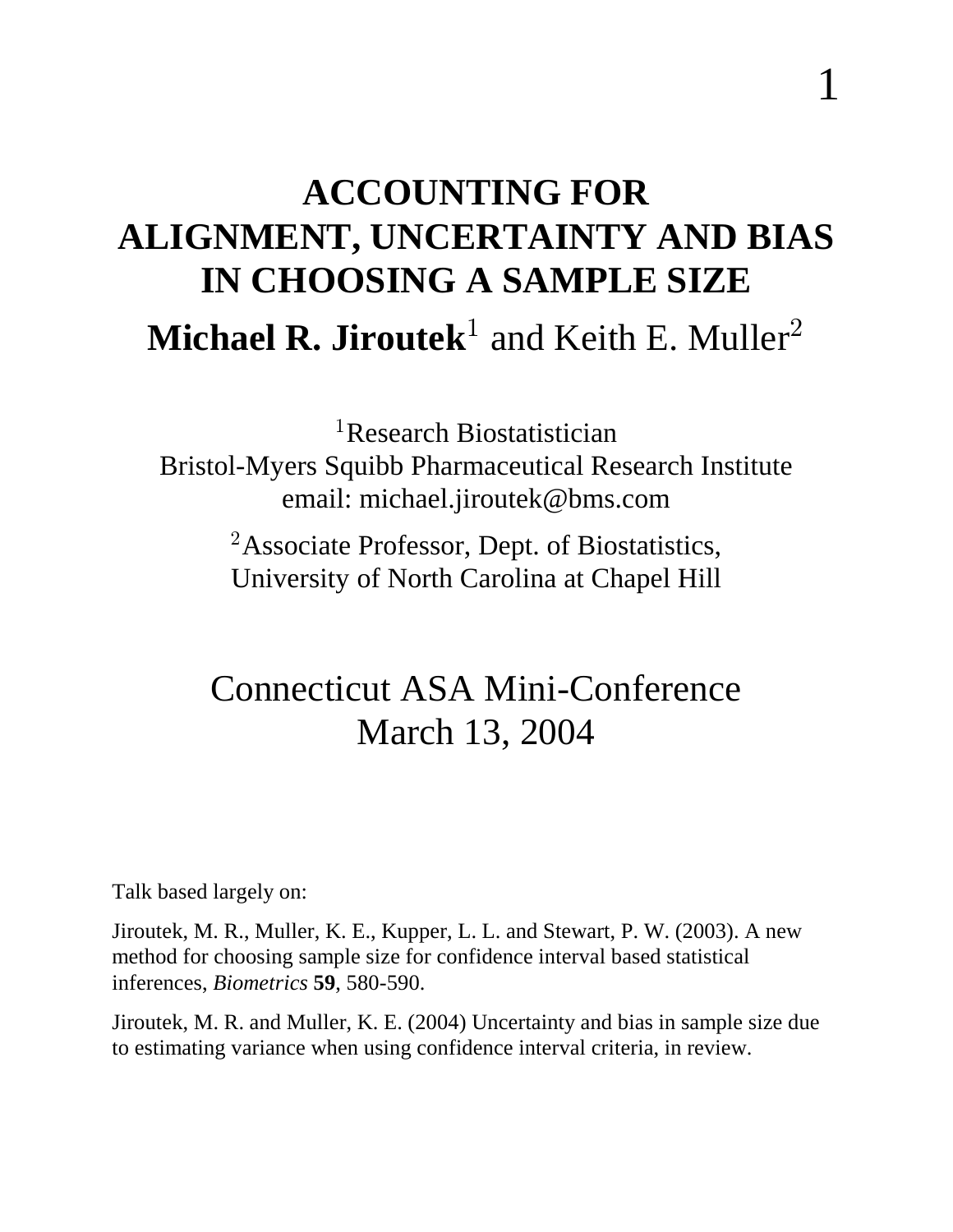#### **OVERVIEW**

**I**. Motivating Example

**II**. Aligning Sample Size Rule with Study Goals

**III**. Uncertainty in Chance of Success Due to Estimating Variance

**IV**. Bias in Estimated Chance of Success Due to Truncation

**V**. Extensions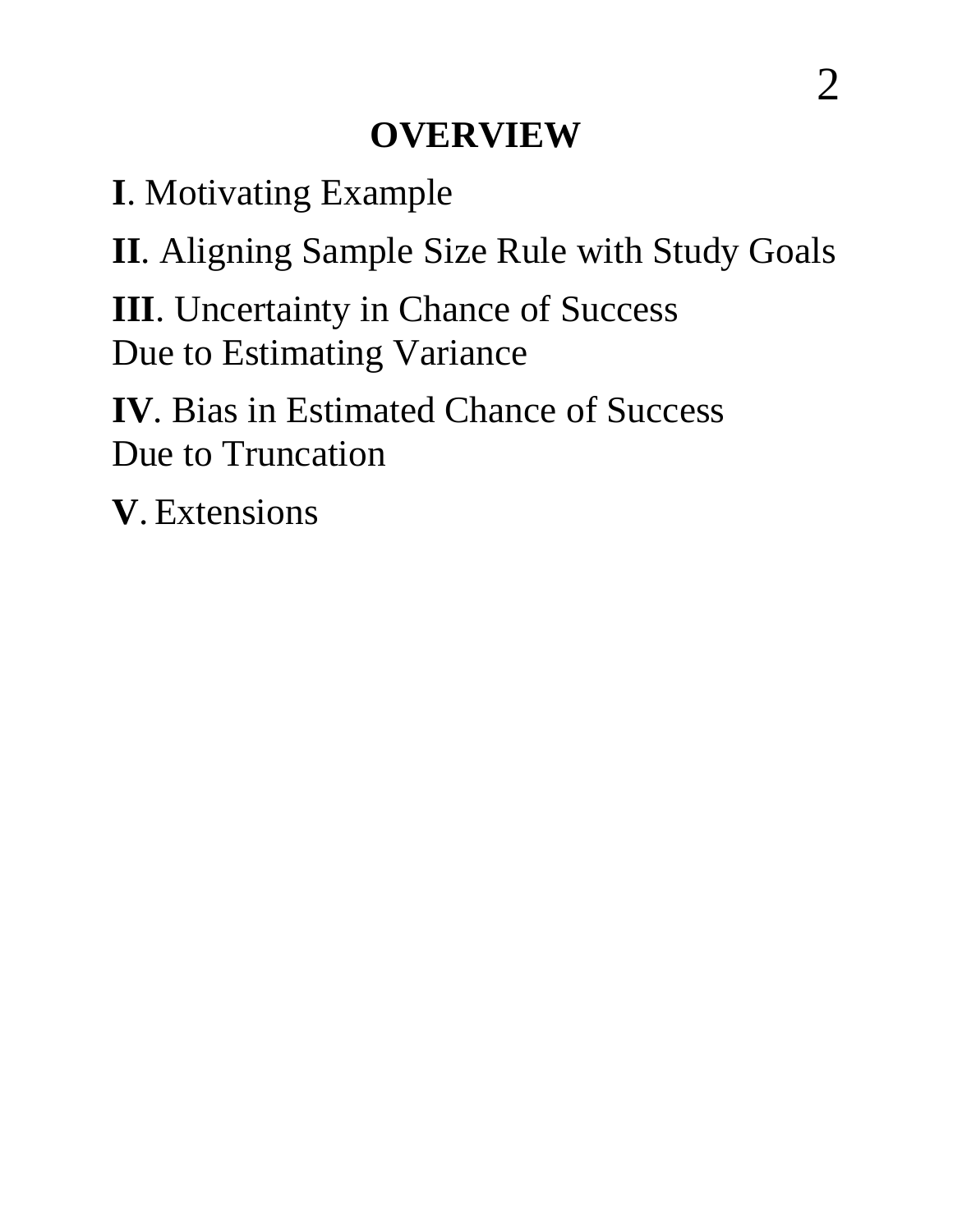#### **I. MOTIVATING EXAMPLE**

The **BIG** question: *Why do so many successful phase IIs lead to disappointing phase IIIs?*

Many factors.

Three problems we can help solve:

- 1) *Misalignment* between sample size calculation and study objectives.
- 2) *Uncertainty* in the variance value used for planning.
- 3) *Bias* due to proceeding only after a significant result.

Focus here on power and power generalization for studies including Confidence Intervals (CIs).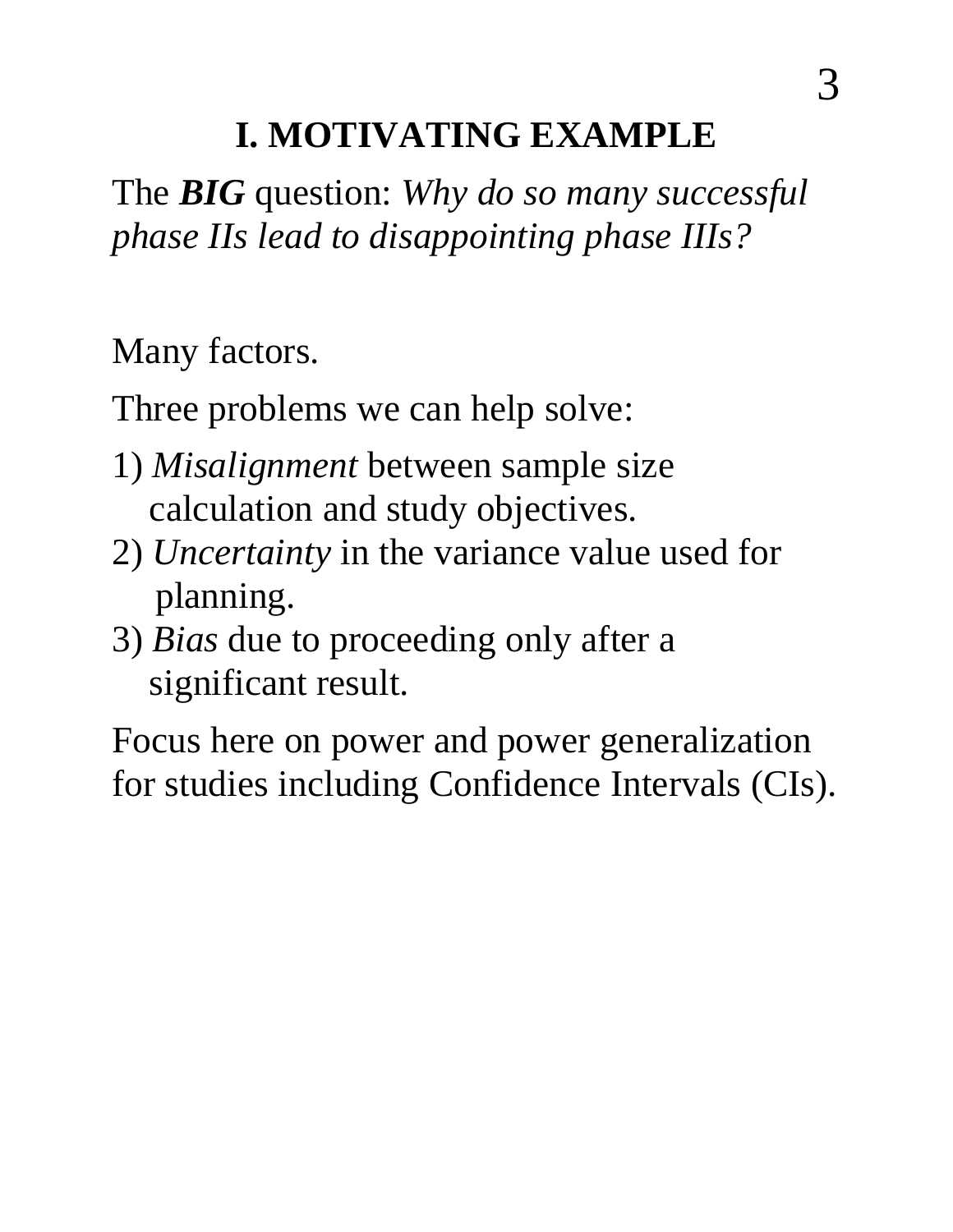Sample size goals include:

*Width*  $(W)$ : CI is as narrow as desired *Validity* (*V*): CI contains true unknown parameter

*Rejection*  $(R)$ : of the null hypothesis

*Example*: Pisano, et al. (2002) screening study:

Radiologists read mammograms on film (hardcopy) and computer screen (softcopy).

Is softcopy read faster or slower than hardcopy?

Screening study results suggestive, would like to conduct *target* study.

Choose sample size for target study with CI endpoint.

Board certified radiologists are busy, expensive.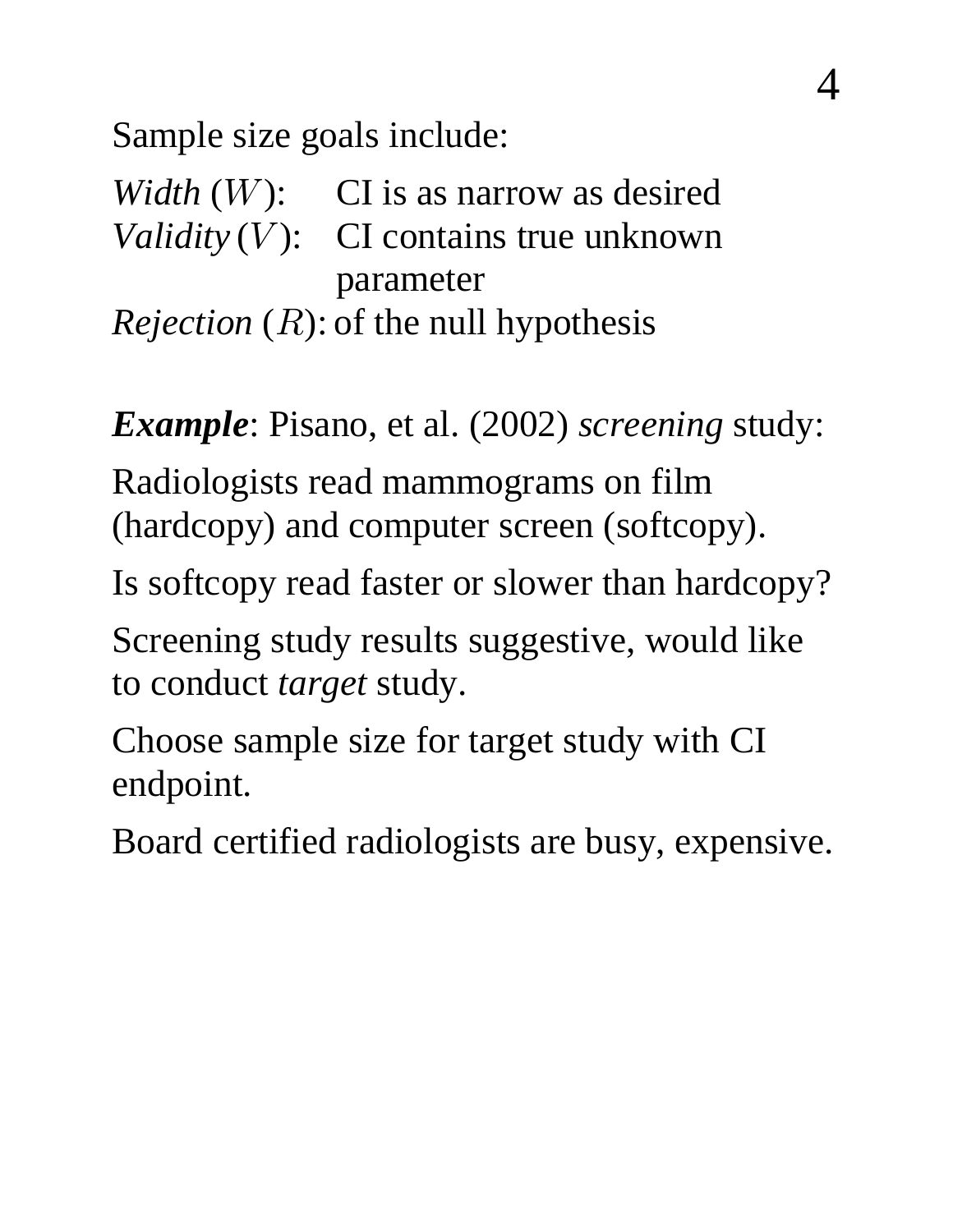## **II. ALIGNING SAMPLE SIZE RULE WITH STUDY GOALS**

For Pisano, et al. example:

Use screening data to plan target study.

Increase reading time of  $\langle 25\%$  acceptable  $\Leftrightarrow$  log<sub>10</sub> scale CI width of  $\delta = 0.125$ .

Test  $H_0$ :  $\theta = 0$  vs.  $H_a$ :  $\theta \neq 0$  of difference.  $\theta = \delta/2 = 0.0625; \ \alpha = 0.05.$ 

 $\hat{\sigma}_s^2 = 0.012$ . For now, assume it's population value.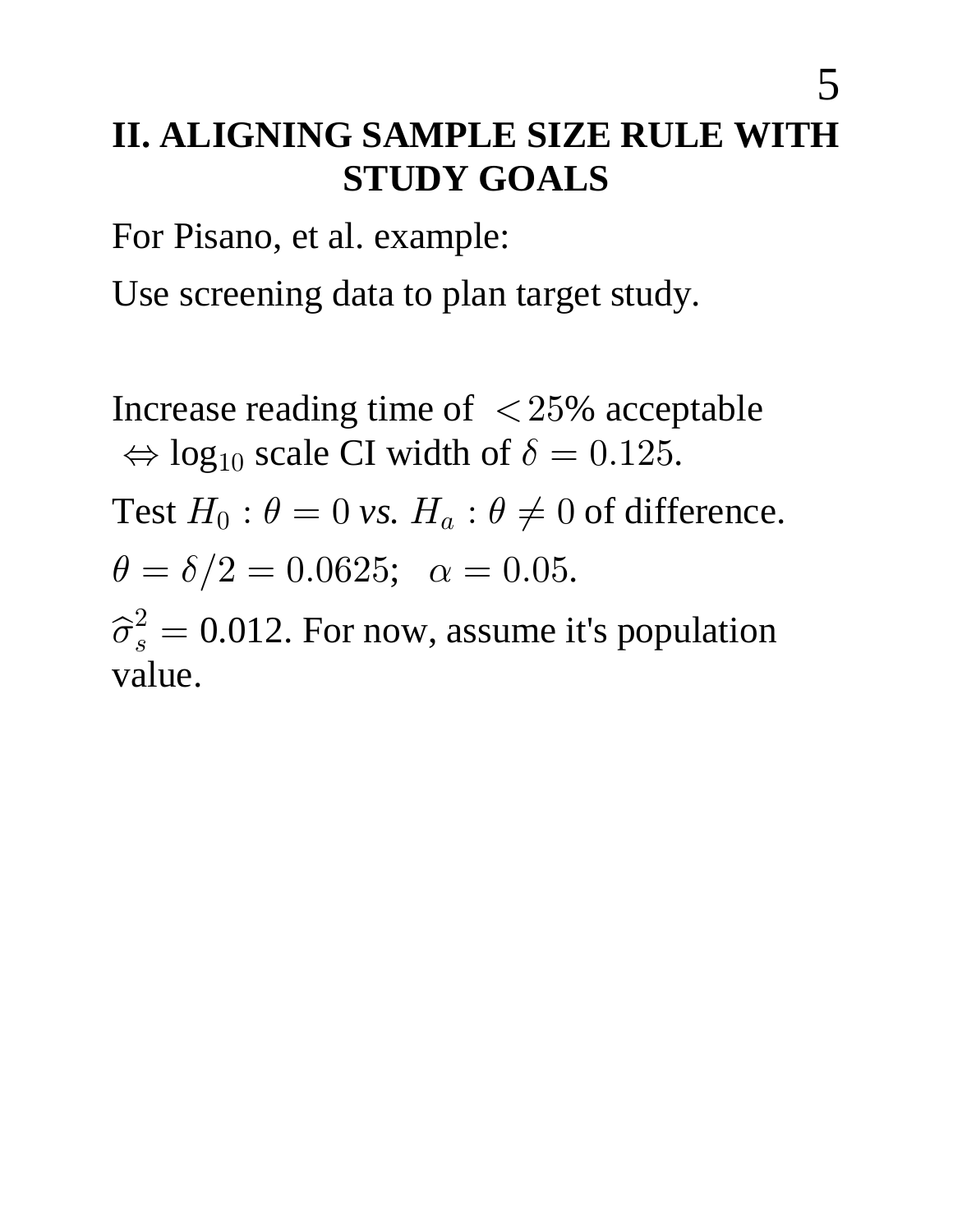

**Figure 1.**  $Pr\{W|V\}$  curve for target study.

 $\geq$  0.90 target probability  $\Rightarrow$   $n = 20$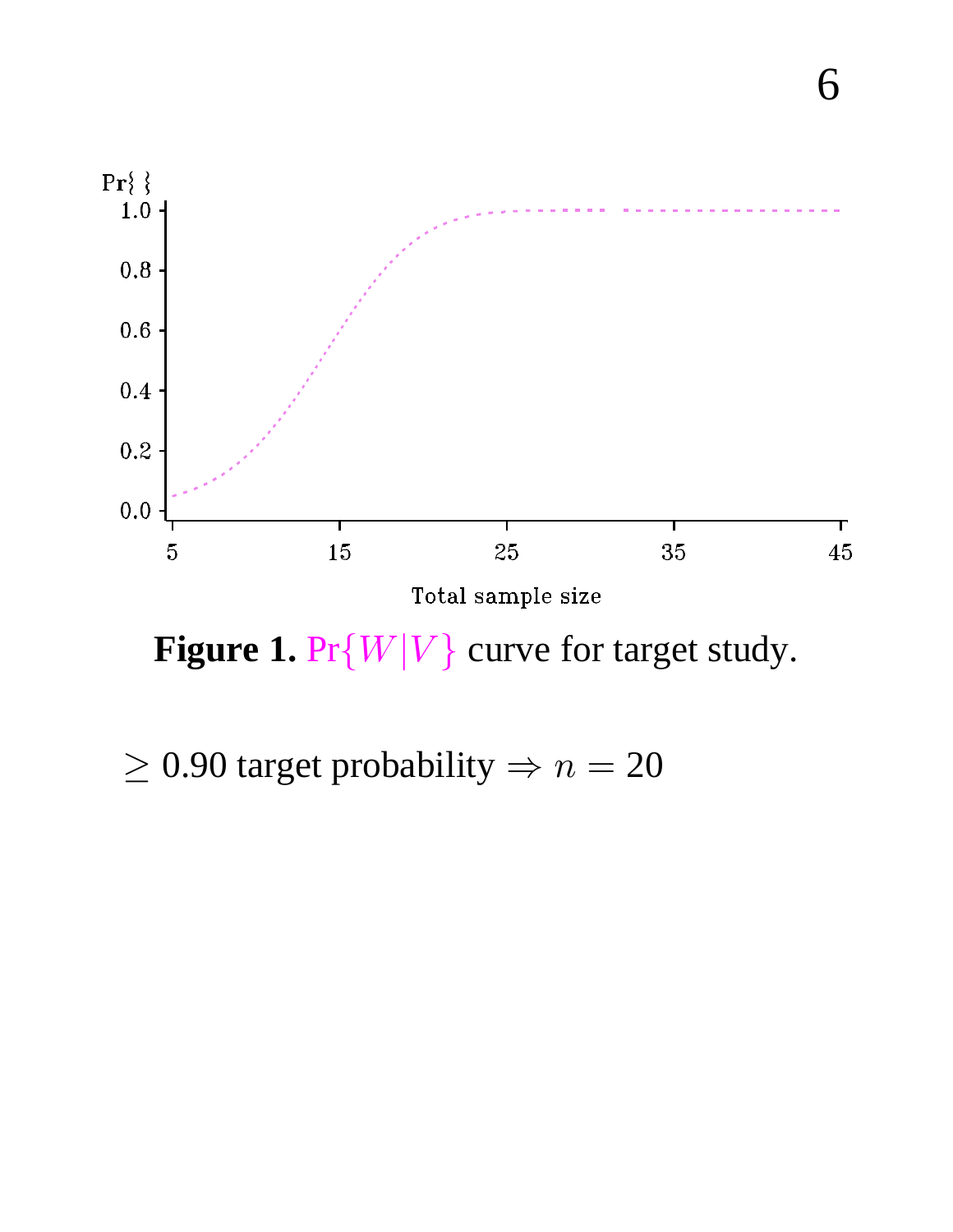

**Figure 2.** Pr{ $R$ } curve for target study.

 $Pr{R} \Leftrightarrow$  unconditional power  $\geq$  0.90 power  $\Rightarrow$  n = 35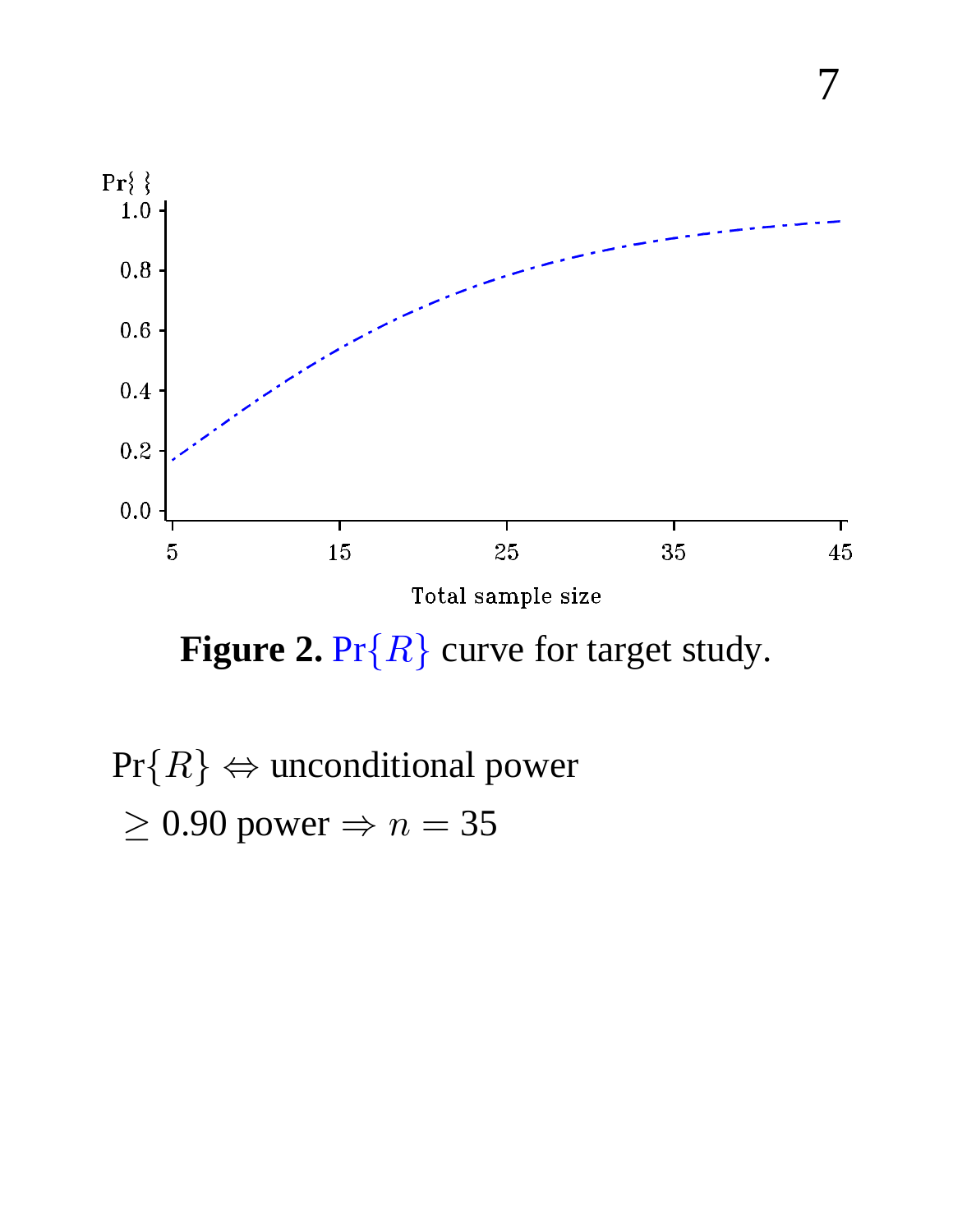

Figure 3.  $Pr\{(W \cap R)|V\}$  curve for target study.

 $\geq$  0.90 target probability  $\Rightarrow$   $n = 33$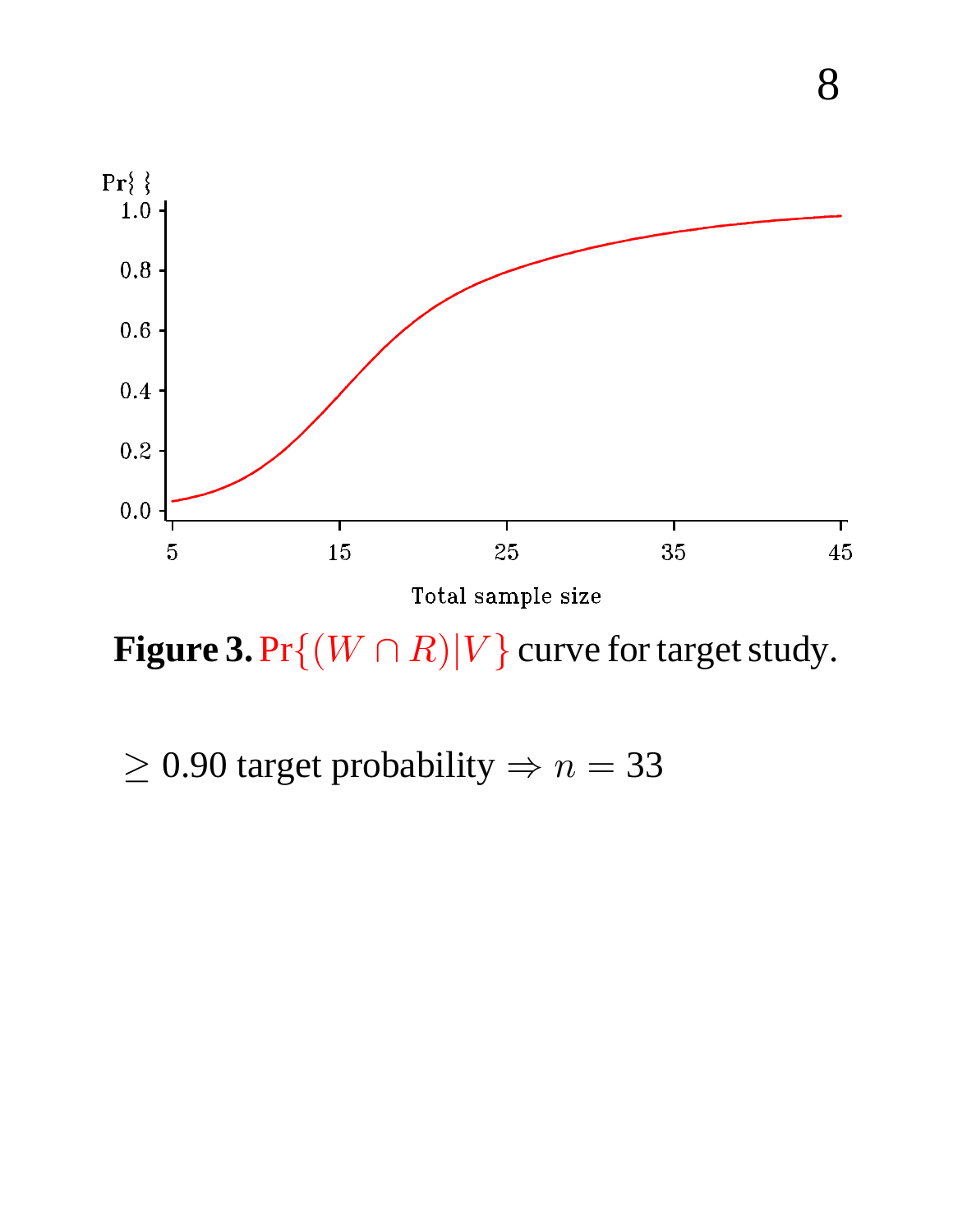

9

Total sample size

**Figure 4.**  $Pr\{(W \cap R)|V\}$ : solid line,  $Pr\{R\}$ : dashed line and  $Pr{W|V}$ : dotted line curves for target study.

Relative size of CI width to test parameter most important.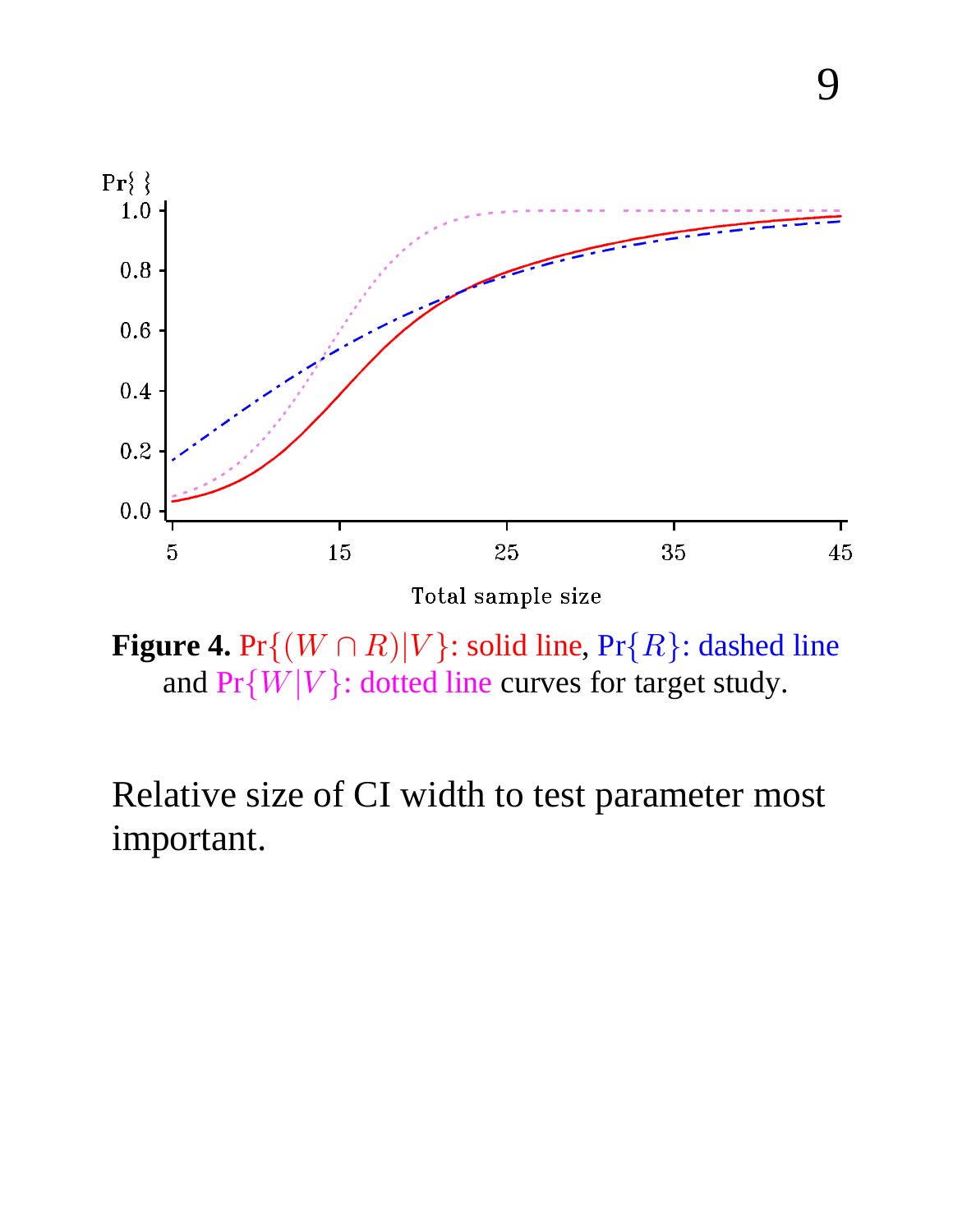Different examples than Pisano, et al. (2002); see Jiroutek (et al., 2003):



**Figure 5.** Event probabilities as a function of  $n$  with  $log_2$  spacing,  $\nu_e = N - r$ ,  $r = 2$ ,  $\sigma^2 = 1$ ,  $\theta_0 = 0$  and  $\alpha = 0.05$ . Pr $\{(W \cap R)|V\}$ : solid line;  $Pr\{R\}$ : dashed line;  $Pr\{W|V\}$ : dotted line.

#### Note:  $\theta_d = \theta - \theta_0$ : parameter of interest  $\delta$ : CI width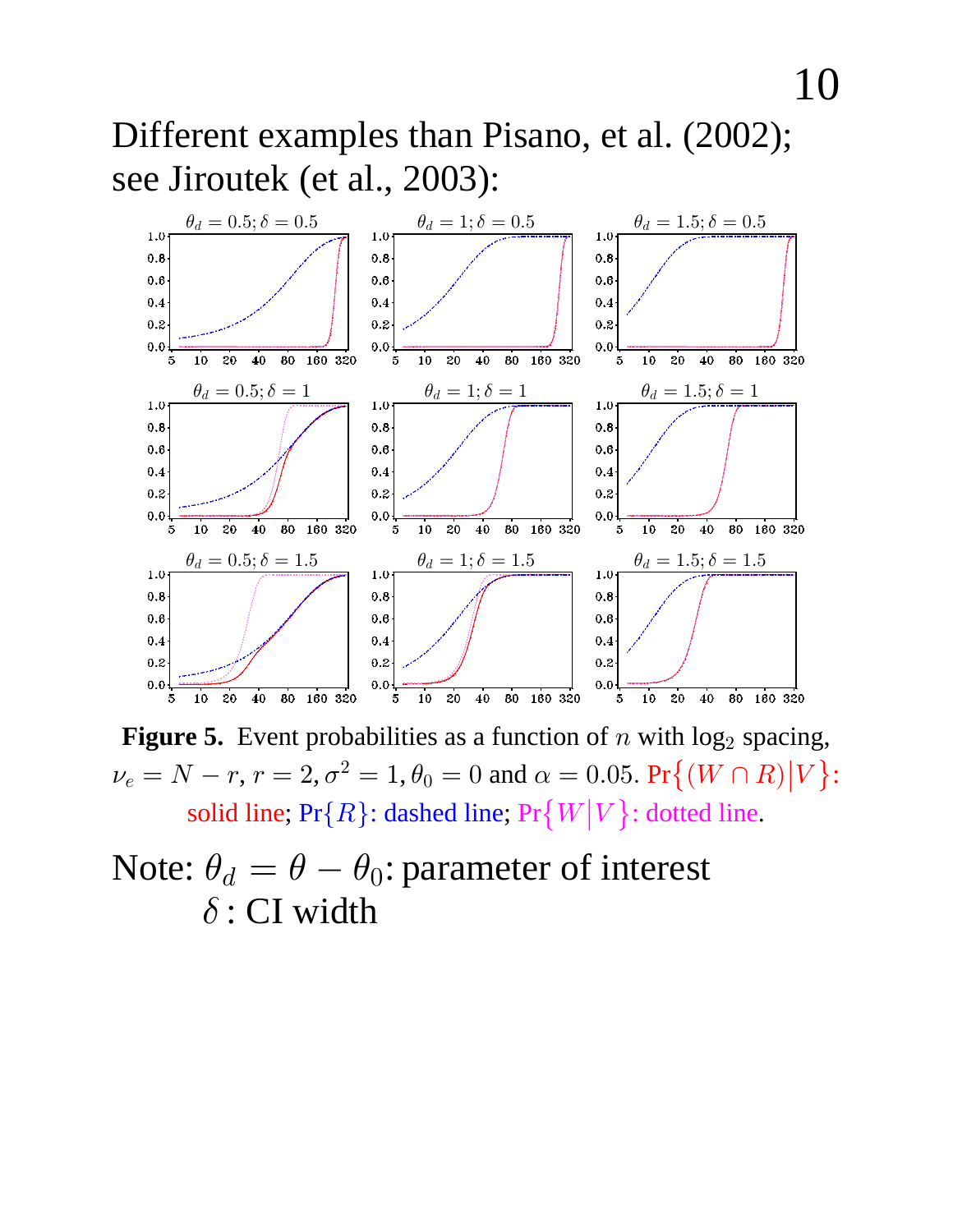# *Alignment Conclusions*

• Jiroutek, et al. concluded  $Pr\{(W \cap R) | V\}$ best aligned sample size with scientific goals.

- New exact small sample results apply to any scalar parameter in General Linear Multivariate Models (GLMM). Includes
	- $-$  one and two sample *t*-tests
	- $-$  paired-data *t*-test
	- planned scalar contrasts in univariate, < multivariate or REPM ANOVA

• Unconditional power  $\Leftrightarrow$  Pr{R} and  $Pr\{W|V\}$  are special cases of  $Pr\{(W \cap R)|V\}$ .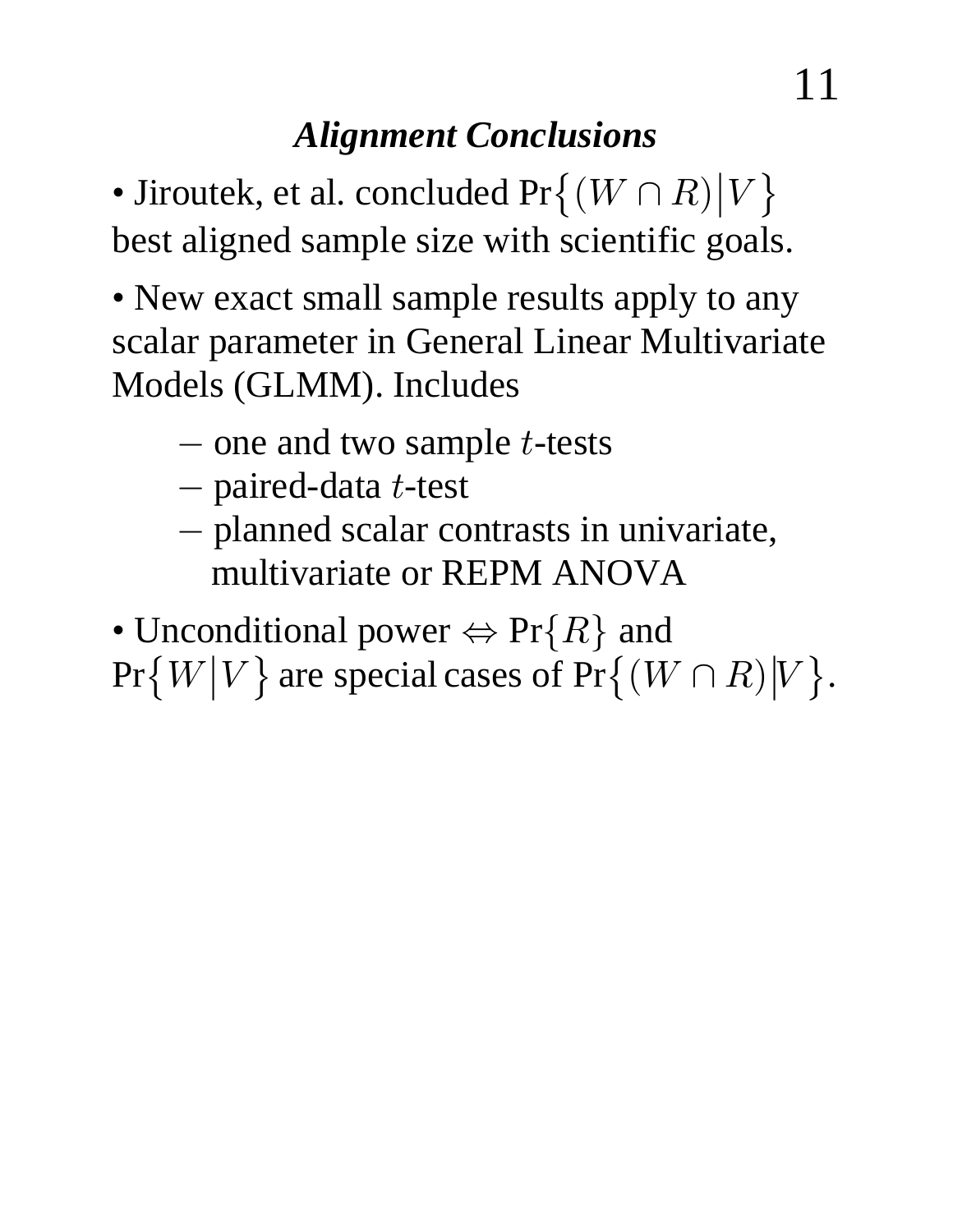### **III. UNCERTAINTY IN CHANCE OF SUCCESS DUE TO ESTIMATING VARIANCE**

Refer to  $P_t$  as target probability, (e.g., power,  $Pr\{W|V\}, Pr\{(W \cap R)|V\}$ .

Ignored in previous results: Variance *estimate* from screening study used.

How to account for using  $\hat{\sigma}^2$  in place of  $\sigma^2$ ?

Type I & II error rates, scientifically important difference, and CI width all specified.

How is  $\hat{\sigma}^2$  obtained?

- Guess
- Limited by financial, temporal or other constraints
- Best/most frequent case: Prior data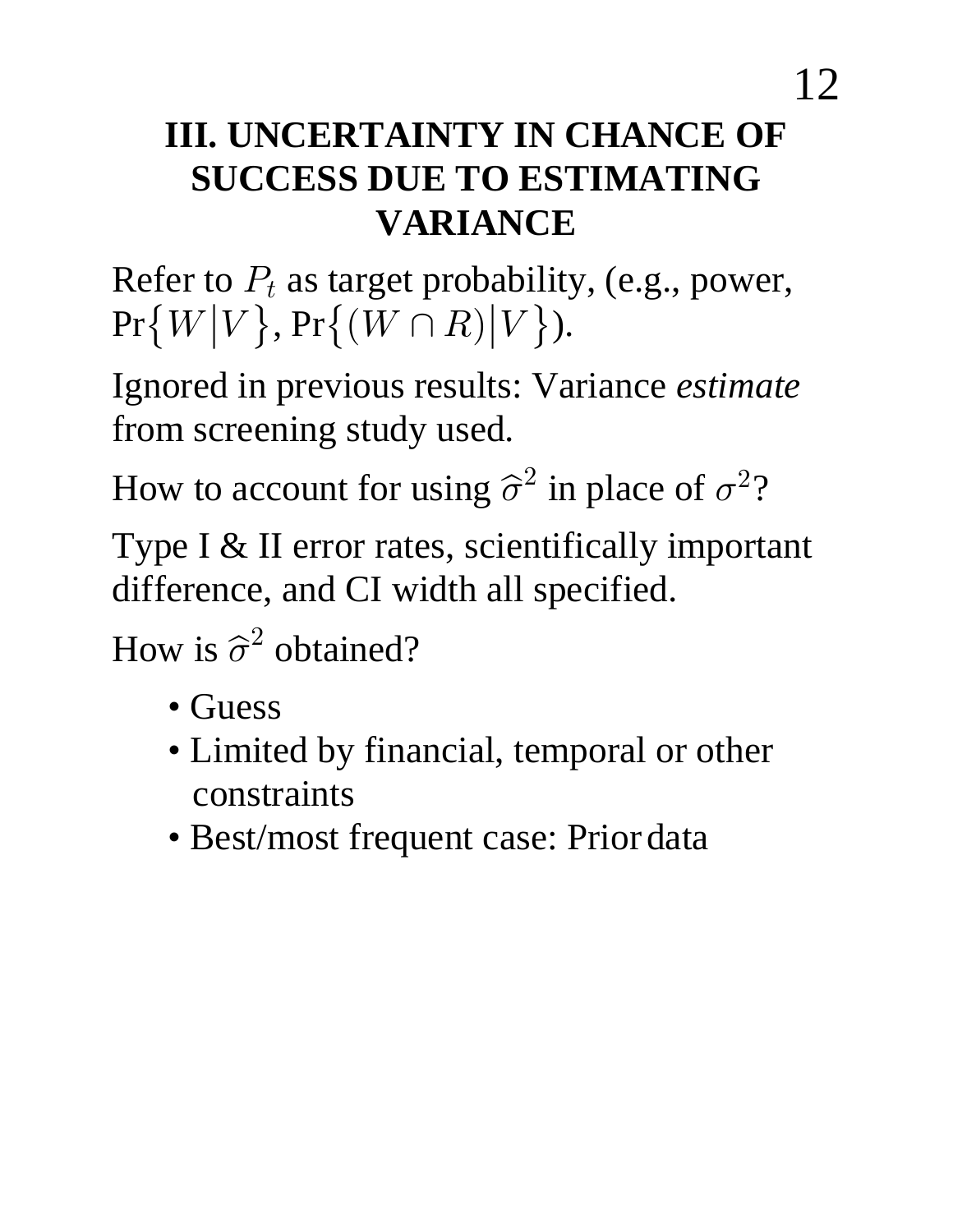Use of  $\hat{\sigma}^2$  (not  $\sigma^2$ ) from pilot study, other study, literature  $\Rightarrow$  random not fixed.

 $P_t$  inherits randomness.

Suggests use of confidence bounds for  $P_t$  curve.

 $P_t$  a smooth, strictly monotone, 1-to-1 function of  $\sigma^2 \Rightarrow$  exact CI follows from exact CI for  $\sigma^2$ .

Compute  $(\hat{\sigma}_{sL}^2, \hat{\sigma}_{sU}^2)$ . Replace  $\hat{\sigma}_s^2$  in  $P_t$  calculation.

Compute  $(\hat{P}_{tL}, \hat{P}_{tU})$ .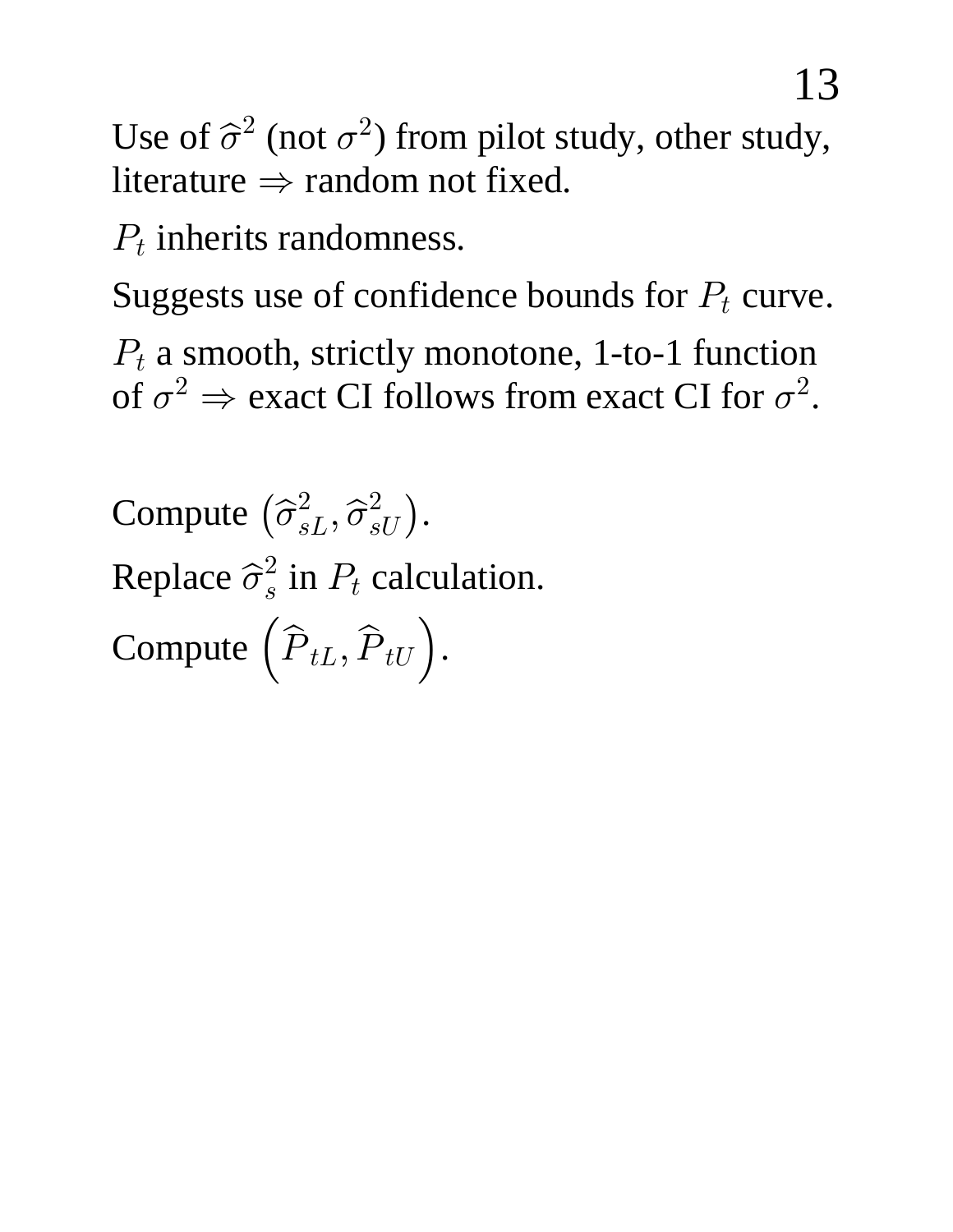Pisano, et al. (2002) study (variation, larger  $\delta$ ):

14



**Figure 6.** 95% confidence region (dots) for  $Pr\{(W_t \cap R_t)|V_t\}$ (solid) based on  $\hat{\sigma}_s^2 = 0.012; \theta = 0.0625; \delta_s = \delta_t = 1.5; n_s = 8.$ 

Wide bands due to small  $n_s$ .

Confidence region for power (GLUM): Taylor & Muller (1995). Extended to  $Pr\{(W \cap R) | V\}$  in GLMM by Jiroutek & Muller (2004, in review).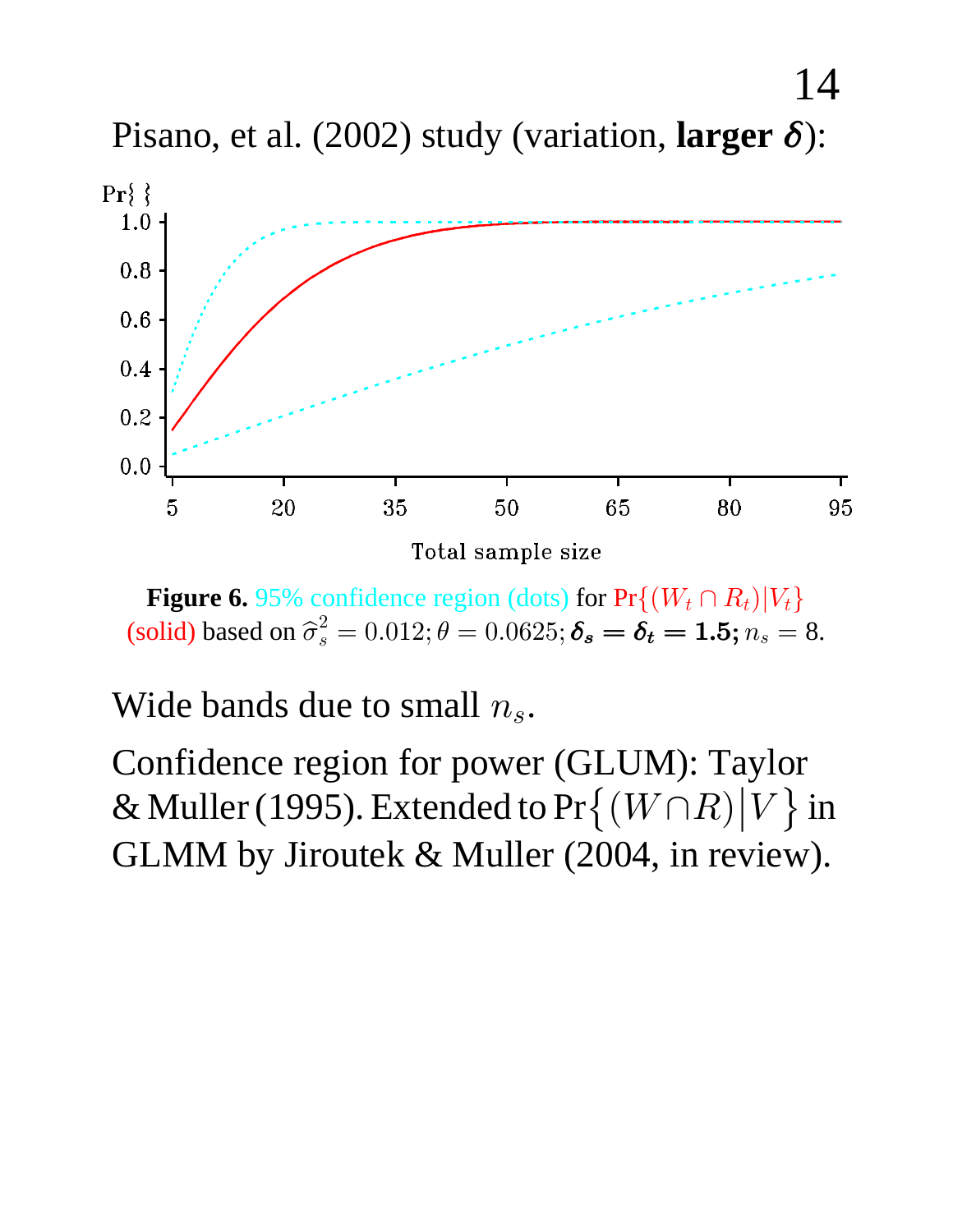• Screening study sample size more important than target study sample size!

• We believe this explains an important fraction of failures in replicating studies.

• New exact small sample results apply to any scalar parameter in GLMM.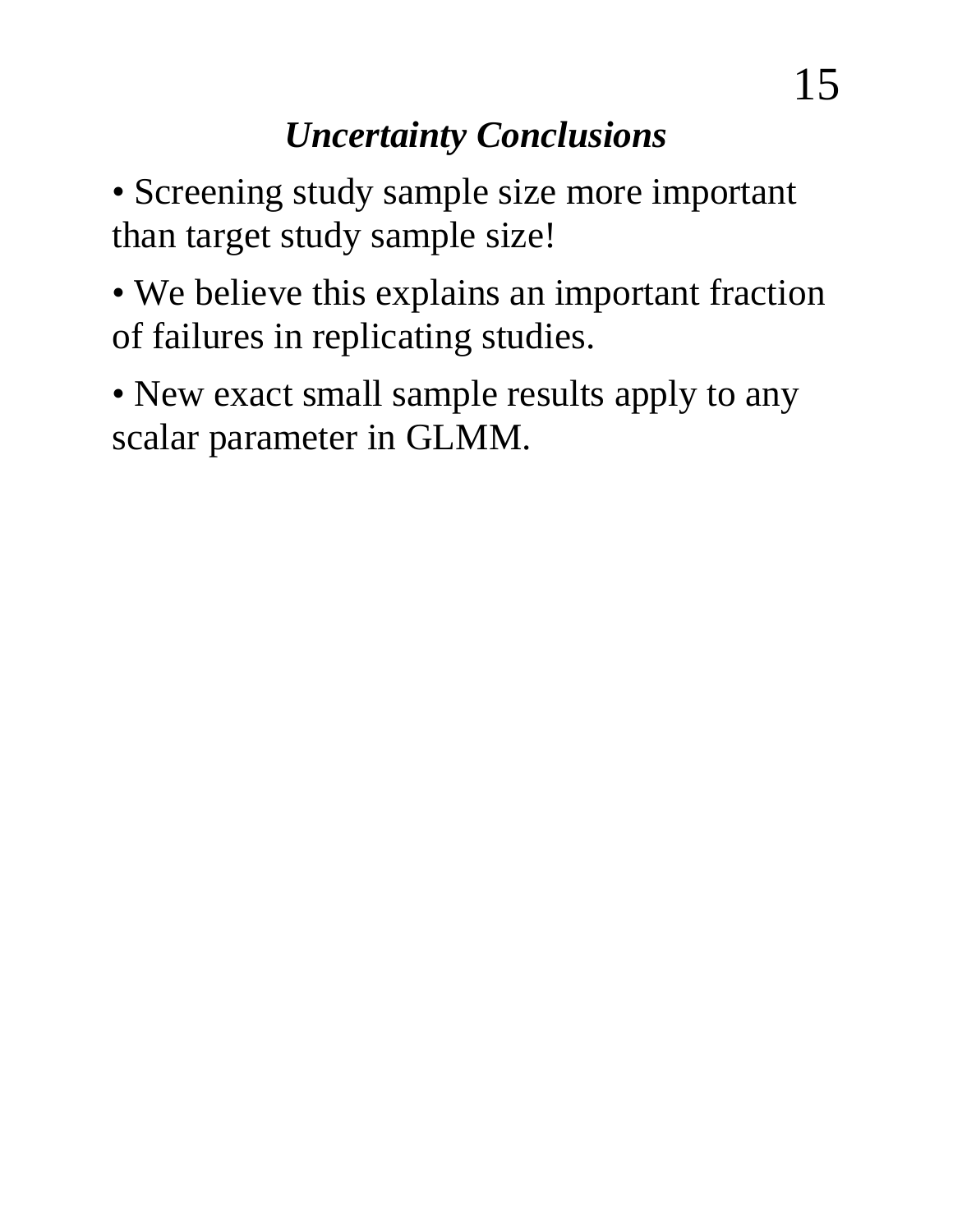## **IV. BIAS IN ESTIMATED CHANCE OF SUCCESS DUE TO TRUNCATION**

Ignored in previous results: Target study conducted only if screening study successful.

Same in drug discovery process: Ph II (III) trial occurs only after *significant* Ph I (II) result.

Studies with small  $\hat{\sigma}^2$  by chance more likely successful.

Only early studies with sufficiently small variability will lead to later phase studies.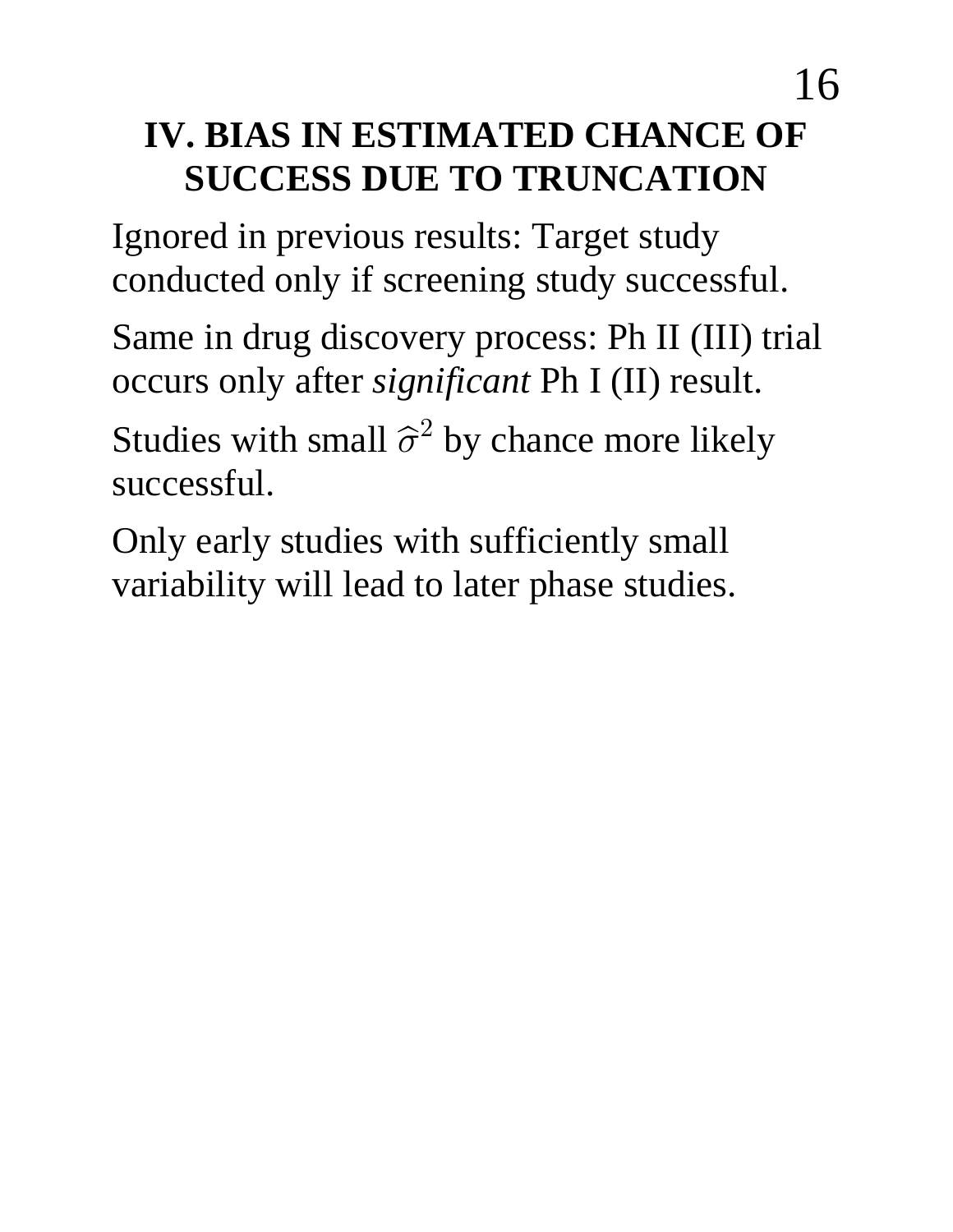

**Figure 7.** Example distribution of  $\hat{\sigma}_s^2$  ( $\chi^2_{\alpha}$ , eight *df*).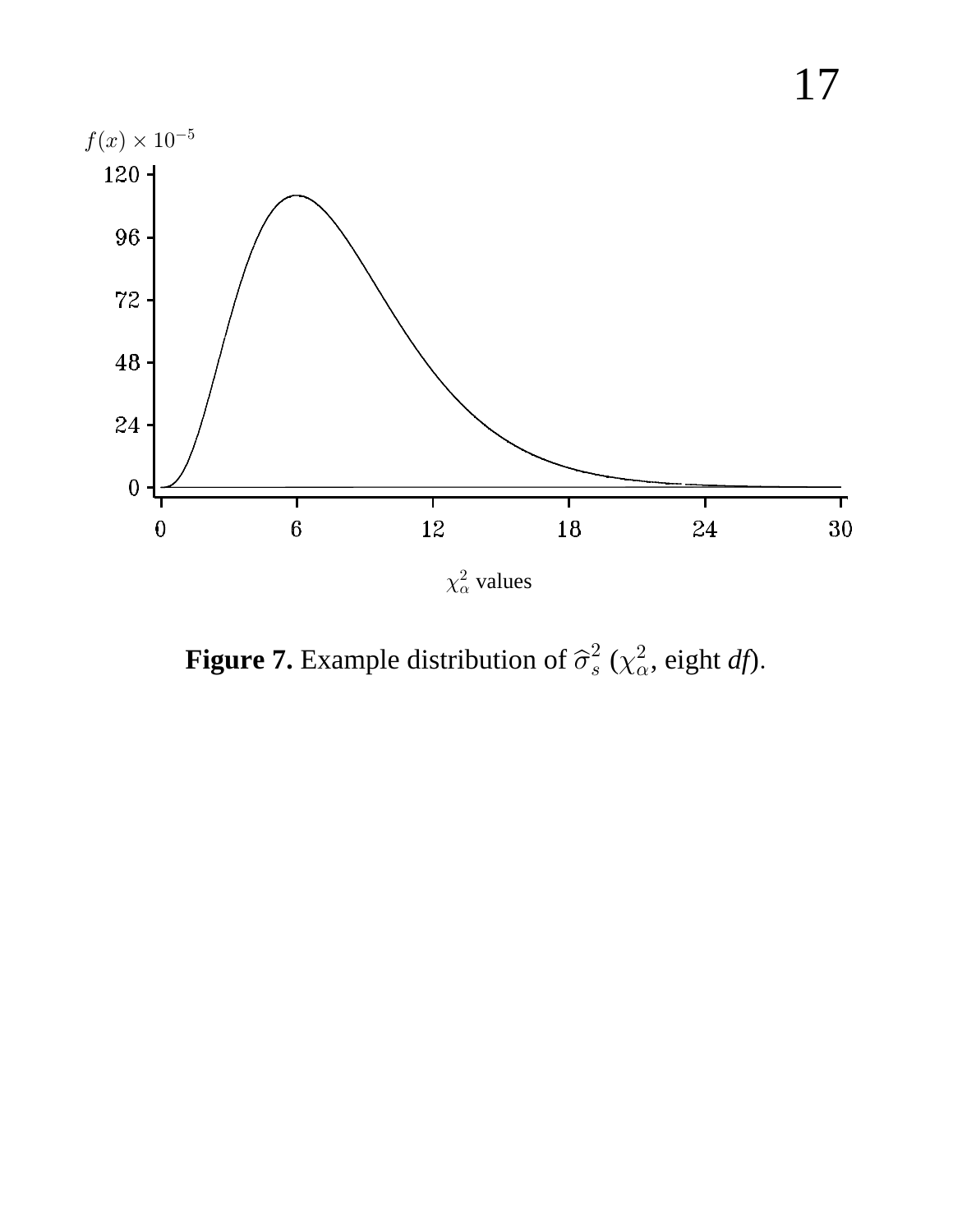

**Figure 8.** Example distribution of  $\hat{\sigma}_s^2$  ( $\chi^2_\alpha$ , eight *df*) with truncation point, highlighting failure region.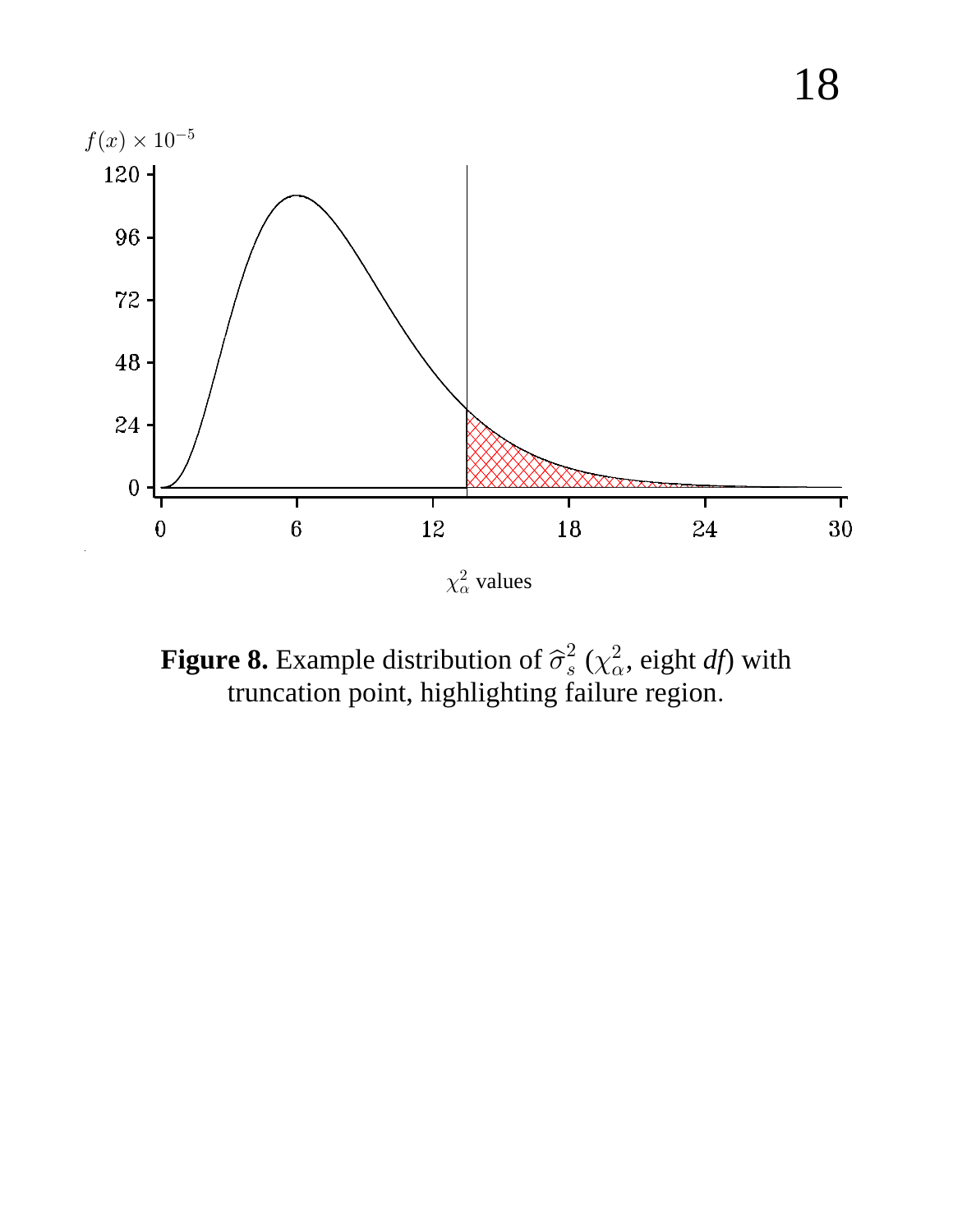

**Figure 9.** Example distribution of  $\hat{\sigma}_s^2$  ( $\chi^2_\alpha$ , eight *df*) with truncation point, highlighting success region.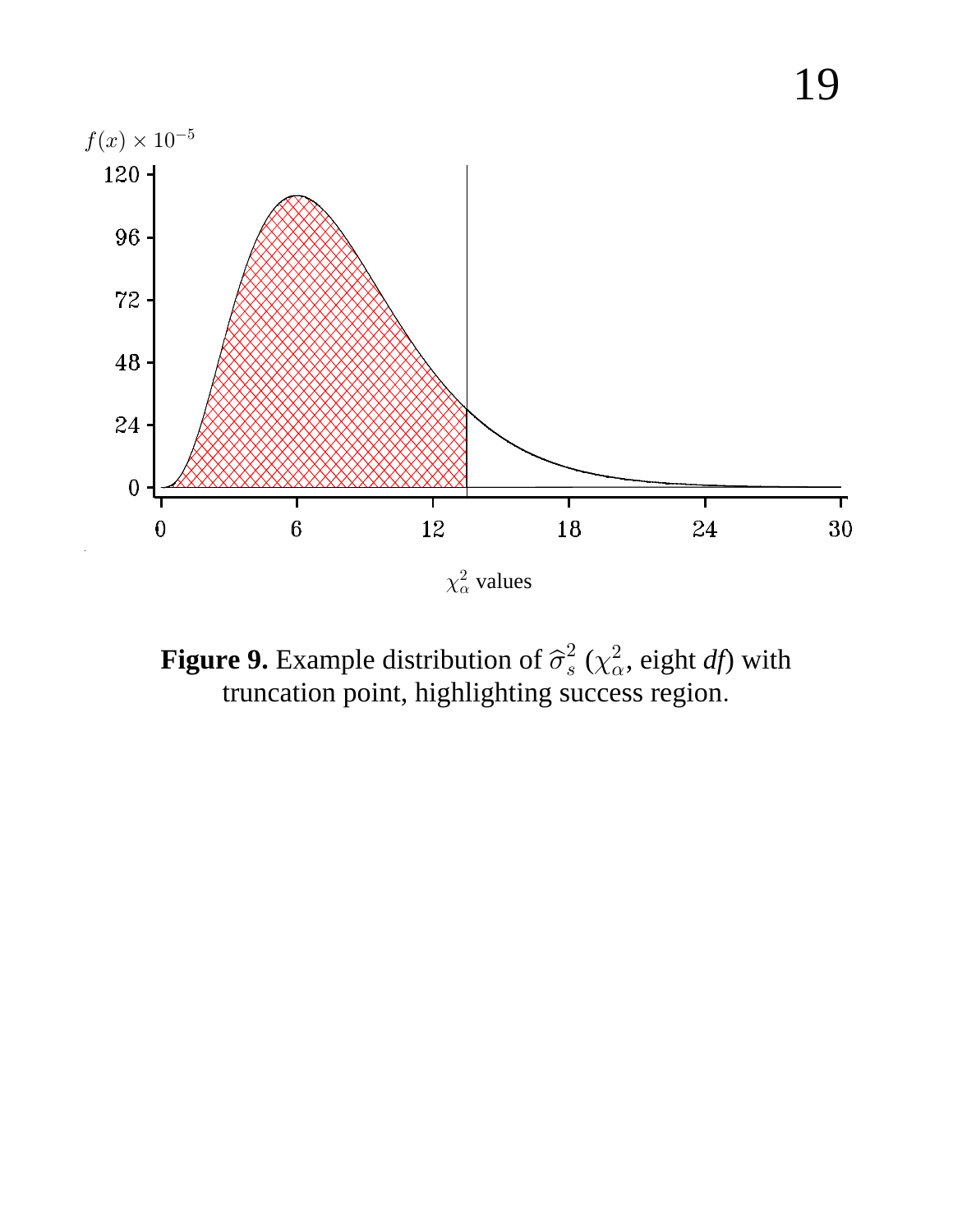

**Figure 10.** Example of "success truncated" distribution of  $\hat{\sigma}_s^2$  $(\chi^2_\alpha, \text{ eight } df).$ 

Distribution of sufficiently small  $\hat{\sigma}^2$  different than that of all  $\hat{\sigma}^2$ .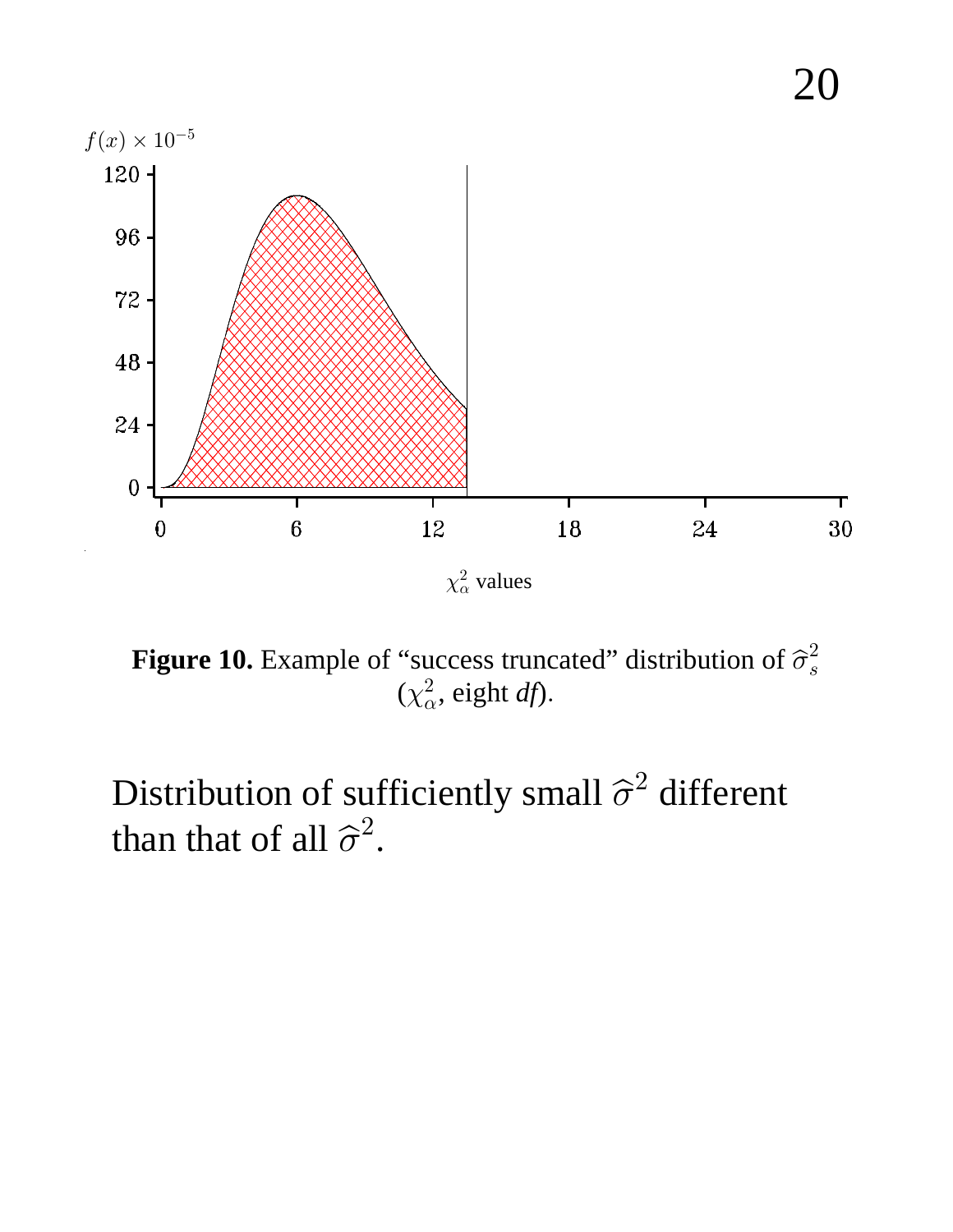"Success truncation" describes this effect on PDF (CDF) of  $\widehat{\sigma}_{s}^{2}.$ 

Under normality,  $\hat{\sigma}_s^2$  a truncated, scaled  $\chi^2$ .

Truncation occurs as a result of observing only  $\widehat{\sigma}_{s}^{2}$  that achieve pre-specified criteria.

Muller & Pasour (1997) derived exact expression for truncated CDF of  $\widehat{\sigma}_s^2$  for power.

Jiroutek and Muller (2004, in review) extended to  $Pr\{(W \cap R) | V\}$ , while considering better aligned truncation.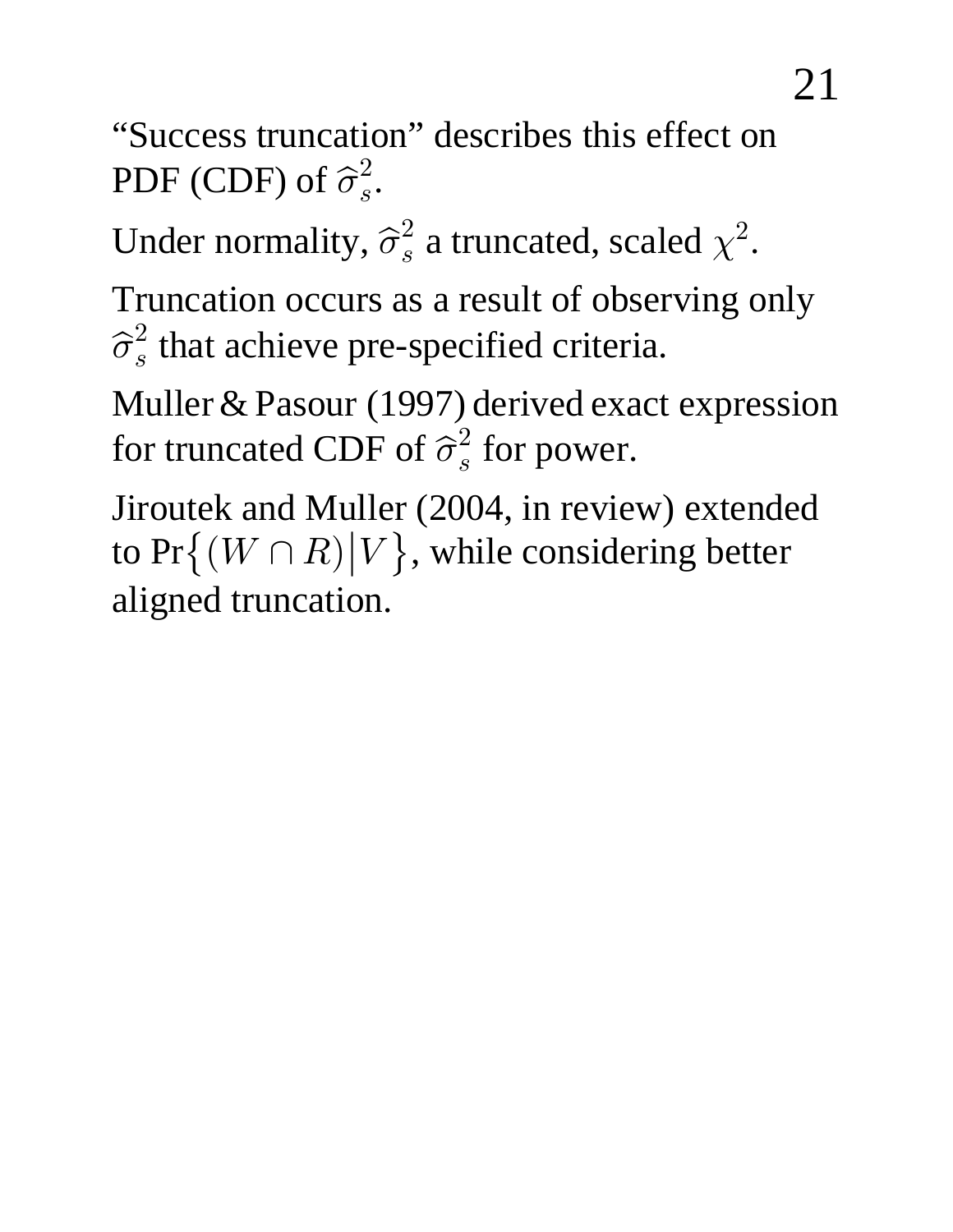# *Impact on*  $P_t$ ?

For power, success truncation occurs when screening study hypothesis test significant.

For  $Pr\{(W \cap R) | V\}$ , success truncation occurs when screening study hypothesis test significant *and* CI width achieved.

Estimated  $P_t$  computed with  $\widehat{\sigma}_s^2$  (truncated or not).

Exact CI for estimated probability criterion based on truncated  $\widehat{\sigma}_s^2$ : replace untruncated  $\widehat{\sigma}_s^2$ bounds with appropriate truncated values.

Remaining inputs fixed constants, may or may not coincide with screening study values.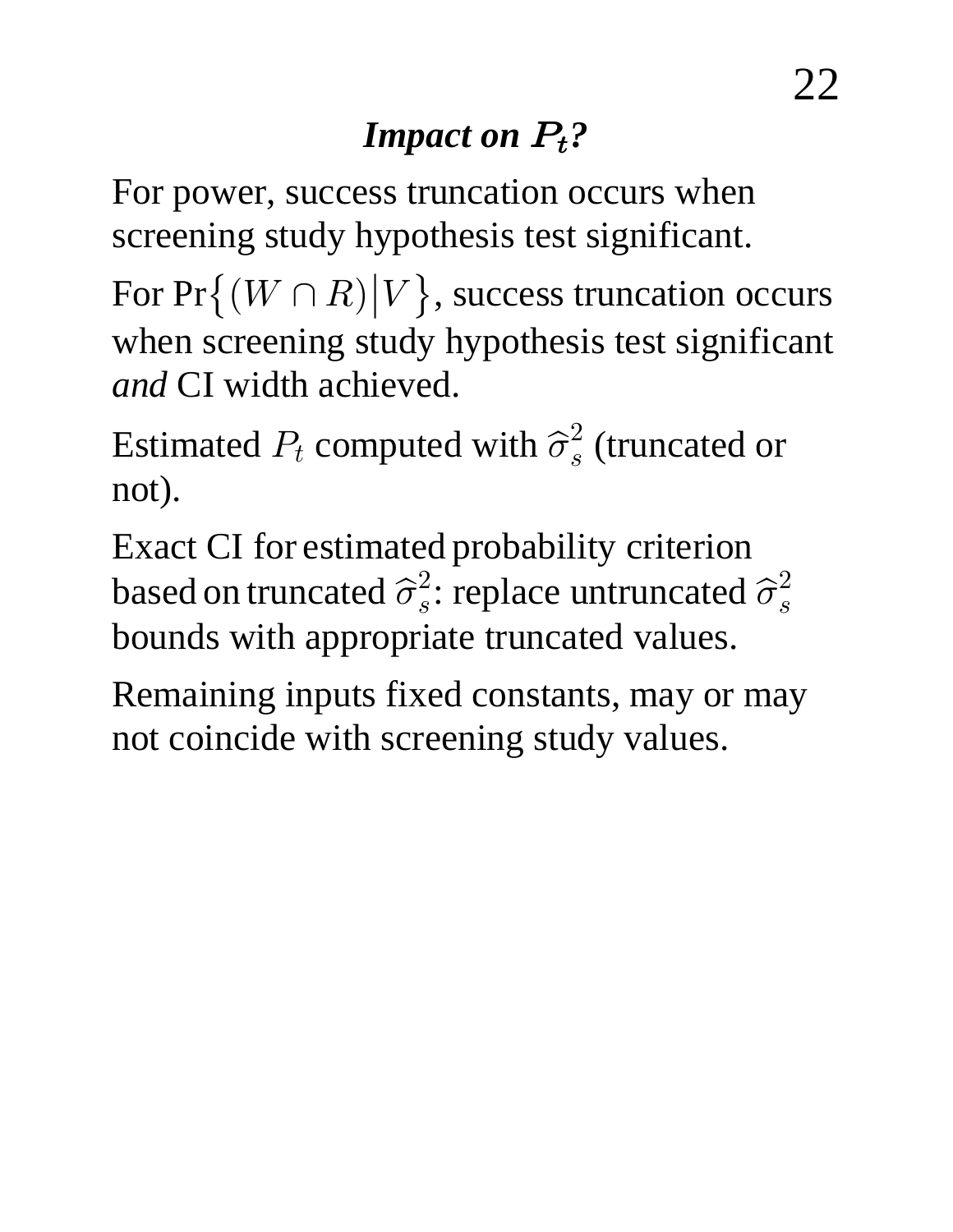



**Figure 11.** 95% confidence region (dots) for  $Pr\{(W_t \cap R_t)|V_t\}$ (solid) based on  $\hat{\sigma}_{s}^{2} = 0.012$ ;  $\beta = 0.0625$ ;  $\delta_{s} = \delta_{t} = 1.5$ ;  $n_{s} = 8$ .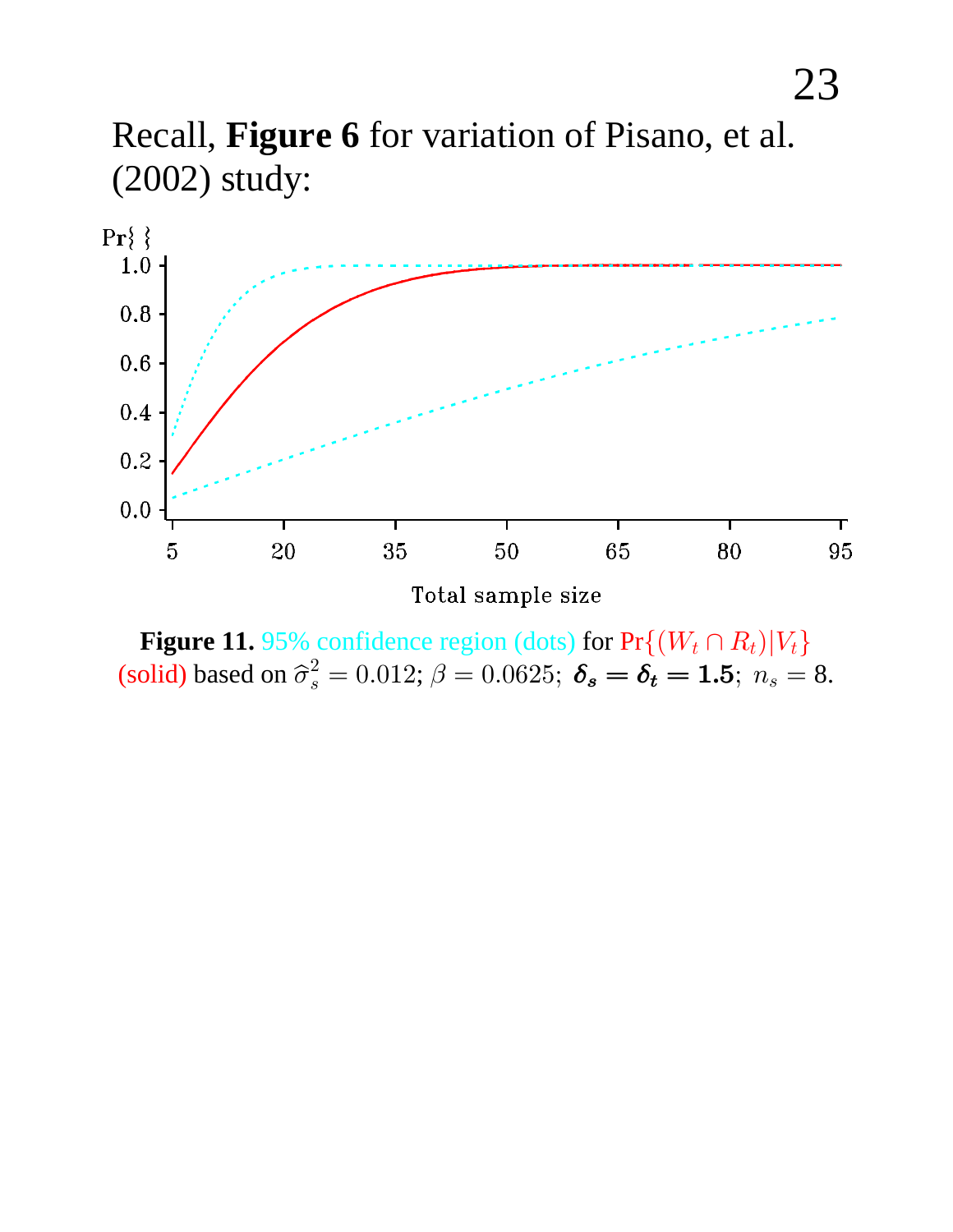If Pisano, et al. screening study significant:



Figure 12. 95% success truncation (dashes) and no-truncation (dots) confidence regions for  $Pr\{(W_t \cap R_t)|V_t\}$  (solid) based on  $\hat{\sigma}_s^2 = 0.012$ ;<br>  $\beta = 0.0625$ ;  $\delta_s = \delta_t = 1.5$ ;  $n_s = 8$ .

#### Bias occurs if success truncation ignored  $\Rightarrow$ optimistic bias and sample size too small.

Wide bands due to small  $n_s$ .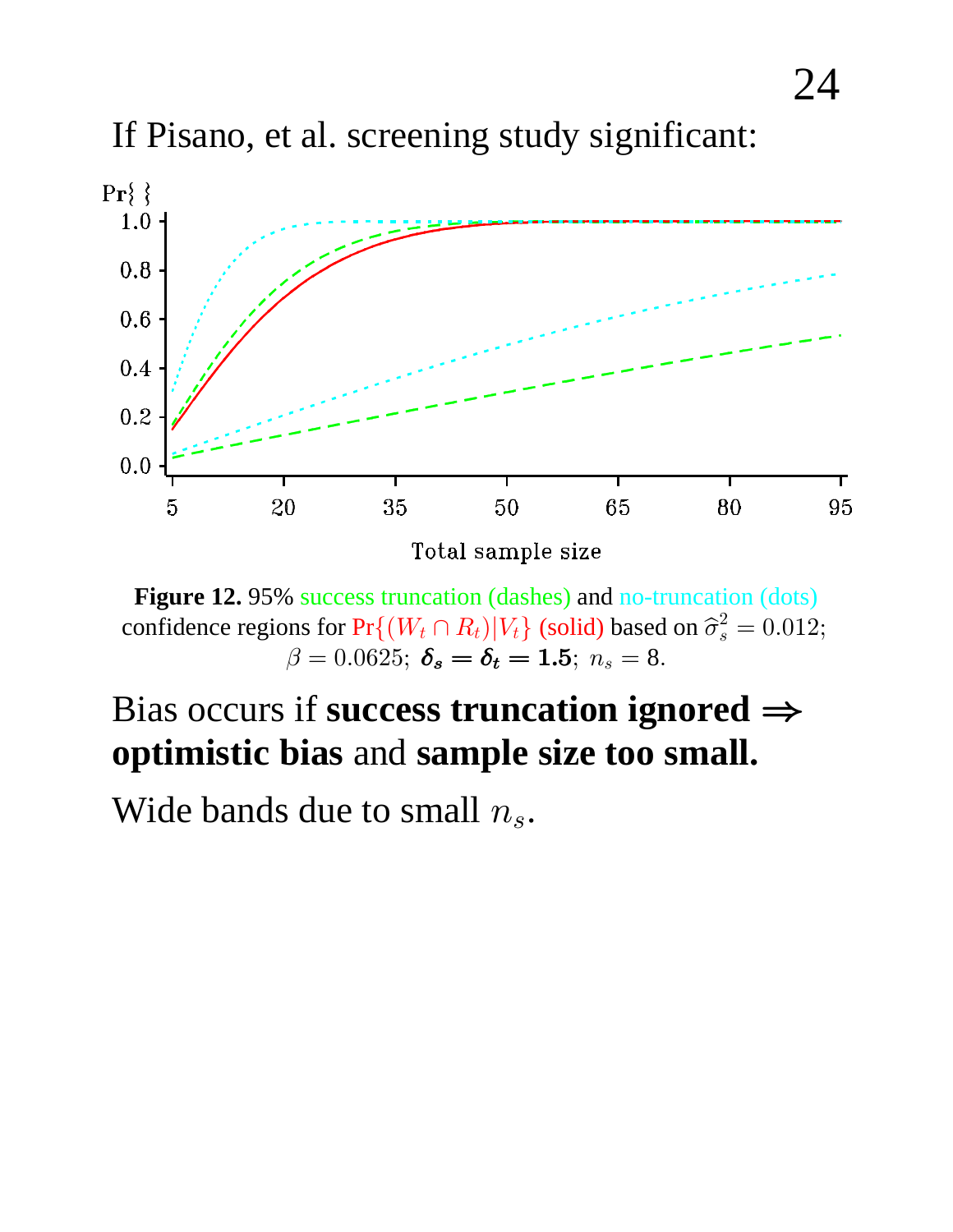• New exact small sample results account for success truncation in analysis of any scalar parameter in GLMM.

• Ignoring success truncation causes optimistic bias when computing sample size.

• Correcting sample size eliminates bias, should lead to more successes.

• We believe this explains another important fraction of failures in replicating studies.

• In non-GLMM, if using (asymptotically) Gaussian test, above results may apply.

• "failure truncation" creates **pessimistic bias** and **sample size too big.**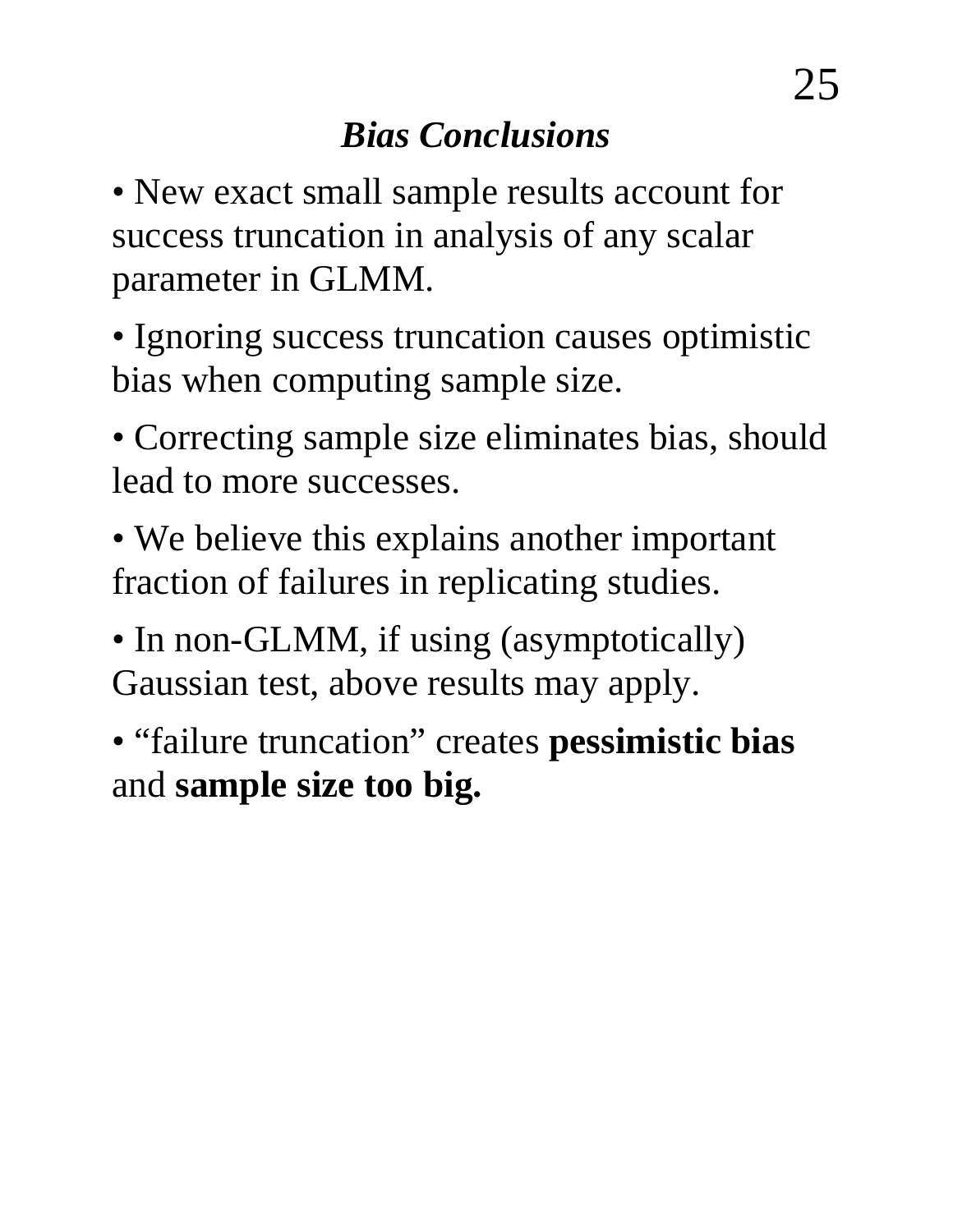## **V. EXTENSIONS**

*Work in progress:*

User-friendly freeware for  $Pr\{(W \cap R) | V\}$ (Figure 5). Uncertainty, bias extensions to follow. Internal Pilot Designs (interim power analysis).

*Important unanswered questions:*

Group sequential designs.

Binomial data. More complex due to dependence between mean and variance.

Exponential data.